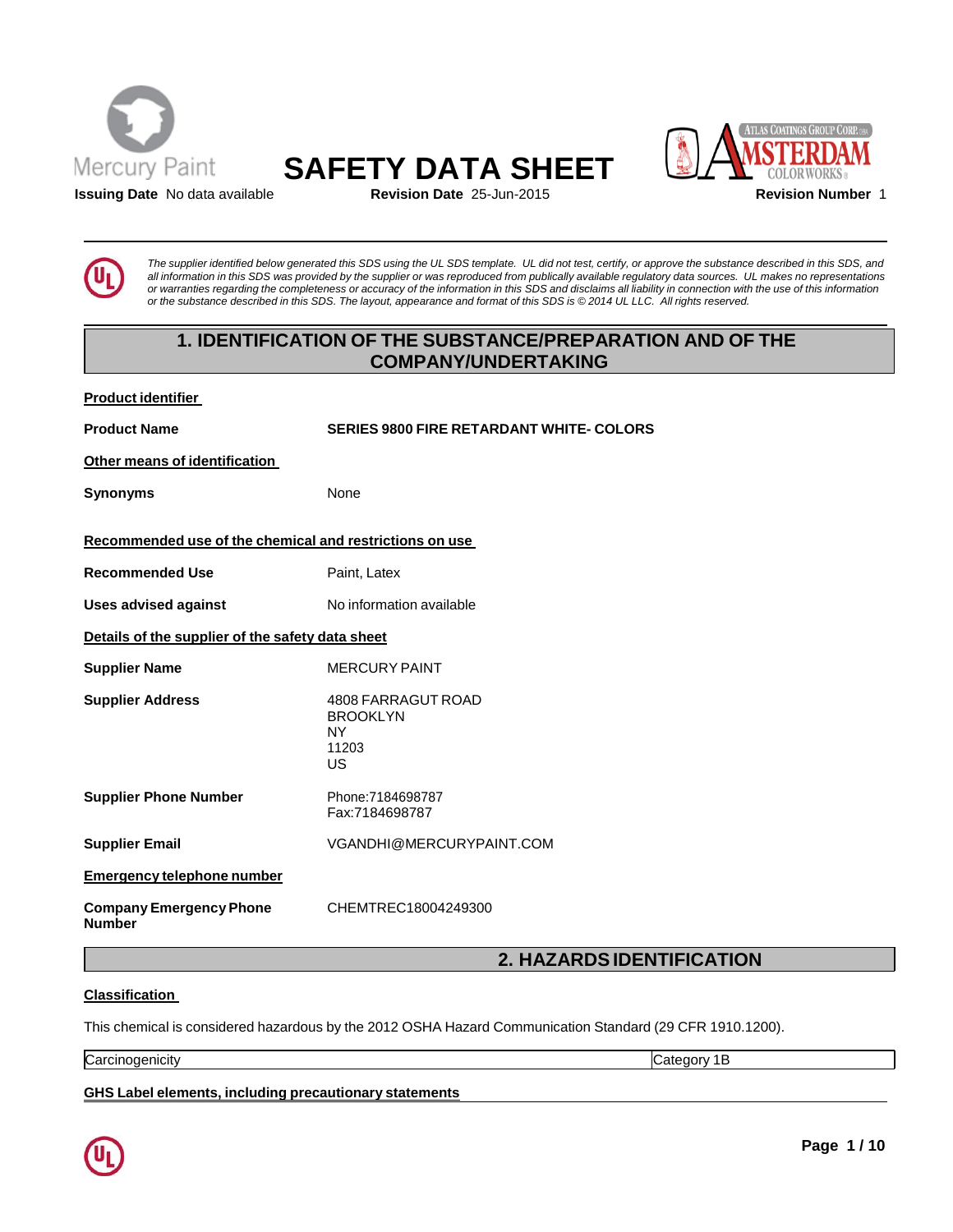|                                                                                                                           |               | <b>Emergency Overview</b>                                                                |          |                        |
|---------------------------------------------------------------------------------------------------------------------------|---------------|------------------------------------------------------------------------------------------|----------|------------------------|
| Signal word                                                                                                               | <b>Danger</b> |                                                                                          |          |                        |
| <b>Hazard Statements</b><br>May cause cancer                                                                              |               |                                                                                          |          |                        |
|                                                                                                                           |               |                                                                                          |          |                        |
|                                                                                                                           |               |                                                                                          |          |                        |
|                                                                                                                           |               |                                                                                          |          |                        |
|                                                                                                                           |               |                                                                                          |          |                        |
|                                                                                                                           |               |                                                                                          |          |                        |
|                                                                                                                           |               |                                                                                          |          |                        |
| <b>Appearance Multiple Colors</b>                                                                                         |               | <b>Physical state Liquid</b>                                                             |          | Odor No data available |
| <b>Precautionary Statements - Prevention</b>                                                                              |               |                                                                                          |          |                        |
| Obtain special instructions before use                                                                                    |               |                                                                                          |          |                        |
| Do not handle until all safety precautions have been read and understood<br>Use personal protective equipment as required |               |                                                                                          |          |                        |
| <b>Precautionary Statements - Response</b>                                                                                |               |                                                                                          |          |                        |
| IF exposed or concerned: Get medical advice/attention                                                                     |               |                                                                                          |          |                        |
| <b>Precautionary Statements - Storage</b>                                                                                 |               |                                                                                          |          |                        |
| Store locked up                                                                                                           |               |                                                                                          |          |                        |
| <b>Precautionary Statements - Disposal</b>                                                                                |               |                                                                                          |          |                        |
| Dispose of contents/container to an approved waste disposal plant                                                         |               |                                                                                          |          |                        |
| Hazards not otherwise classified (HNOC)                                                                                   |               |                                                                                          |          |                        |
| Not applicable                                                                                                            |               |                                                                                          |          |                        |
| <b>Unknown Toxicity</b><br>16.8328% of the mixture consists of ingredient(s) of unknown toxicity                          |               |                                                                                          |          |                        |
| <b>Other information</b>                                                                                                  |               |                                                                                          |          |                        |
| No information available                                                                                                  |               |                                                                                          |          |                        |
|                                                                                                                           |               |                                                                                          |          |                        |
| <b>Interactions with Other Chemicals</b><br>No information available.                                                     |               |                                                                                          |          |                        |
|                                                                                                                           |               |                                                                                          |          |                        |
|                                                                                                                           |               | 3. COMPOSITION/INFORMATION ON INGREDIENTS                                                |          |                        |
|                                                                                                                           |               |                                                                                          |          |                        |
|                                                                                                                           |               |                                                                                          |          |                        |
| <b>Chemical Name</b>                                                                                                      |               | <b>CAS No</b>                                                                            | Weight-% | <b>Trade Secret</b>    |
| Melamine triamino-s-triazine                                                                                              |               | 108-78-1                                                                                 | $5 - 10$ | $\star$                |
| Refractory ceramic fibers                                                                                                 |               | 142844-00-6                                                                              | $3 - 7$  | $\star$<br>$\star$     |
| Titanium dioxide                                                                                                          |               | 13463-67-7                                                                               | $1 - 5$  |                        |
|                                                                                                                           |               | *The exact percentage (concentration) of composition has been withheld as a trade secret |          |                        |
|                                                                                                                           |               |                                                                                          |          |                        |
|                                                                                                                           |               |                                                                                          |          |                        |
|                                                                                                                           |               |                                                                                          |          | Page 2/10              |
|                                                                                                                           |               |                                                                                          |          |                        |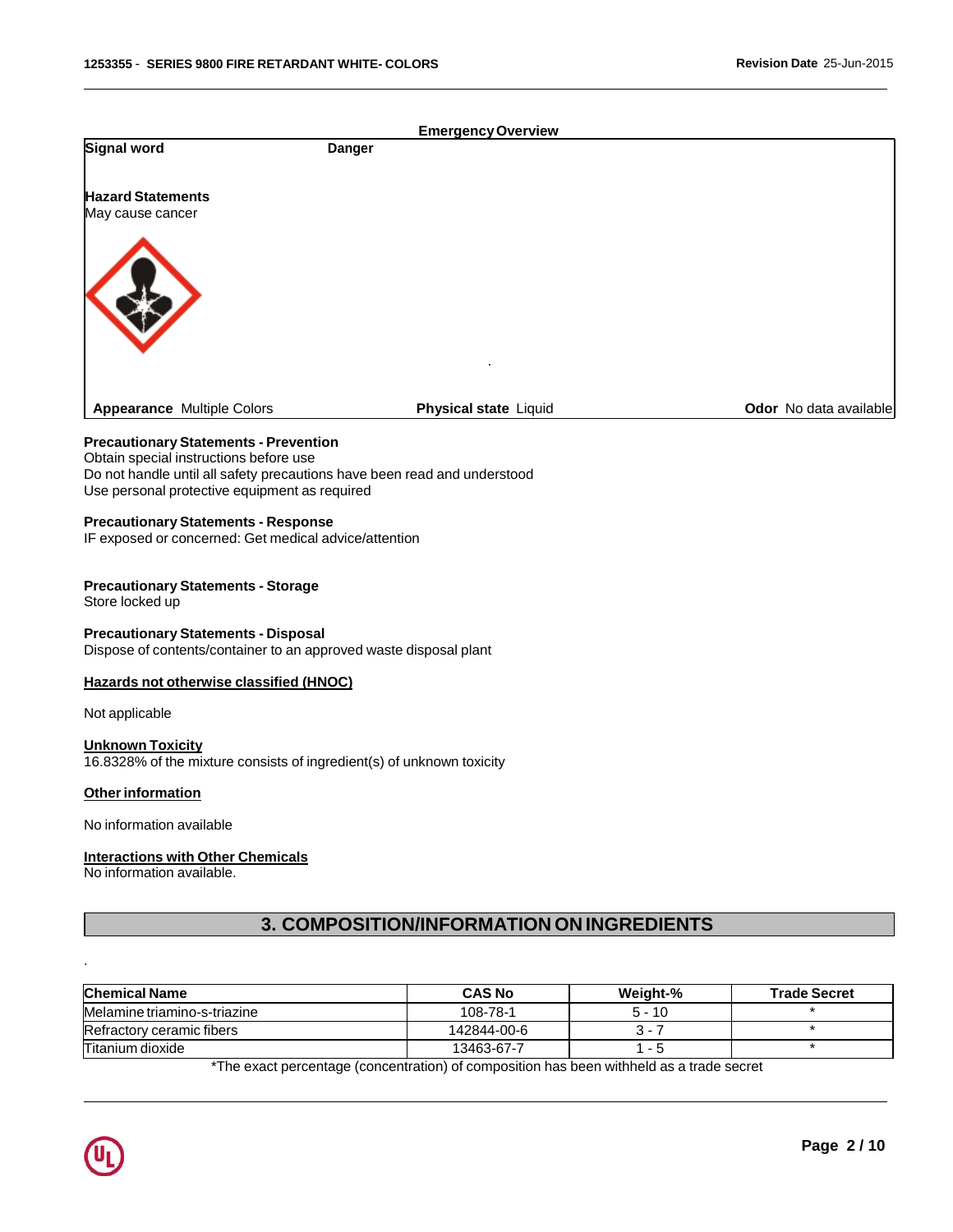# **4. FIRST AID MEASURES**

### **First aid measures**

| Eye contact                                                                                          | Rinse thoroughly with plenty of water, also under the eyelids. If symptoms persist,<br>call a physician.     |  |  |
|------------------------------------------------------------------------------------------------------|--------------------------------------------------------------------------------------------------------------|--|--|
| <b>Skin contact</b>                                                                                  | Wash with soap and water.                                                                                    |  |  |
| <b>Inhalation</b>                                                                                    | Remove to fresh air.                                                                                         |  |  |
| Ingestion                                                                                            | Rinse mouth immediately and drink plenty of water. Never give anything by mouth<br>to an unconscious person. |  |  |
| Most important symptoms and effects, both acute and delayed                                          |                                                                                                              |  |  |
| Most Important Symptoms and No information available.<br><b>Effects</b>                              |                                                                                                              |  |  |
|                                                                                                      | Indication of any immediate medical attention and special treatment needed                                   |  |  |
| <b>Notes to Physician</b>                                                                            | Treat symptomatically.                                                                                       |  |  |
|                                                                                                      |                                                                                                              |  |  |
|                                                                                                      | <b>5. FIRE-FIGHTING MEASURES</b>                                                                             |  |  |
| <b>Suitable Extinguishing Media</b>                                                                  | Use extinguishing measures that are appropriate to local circumstances and the surrounding environment.      |  |  |
| Unsuitable extinguishing media<br>CAUTION: Use of water spray when fighting fire may be inefficient. |                                                                                                              |  |  |
| Specific hazards arising from the chemical<br>No information available.                              |                                                                                                              |  |  |
| <b>Hazardous Combustion Products</b><br>Carbon oxides.                                               |                                                                                                              |  |  |
| <b>Explosion Data</b><br><b>Sensitivity to Mechanical Impact</b>                                     | No.                                                                                                          |  |  |
| <b>Sensitivity to Static Discharge</b>                                                               | No.                                                                                                          |  |  |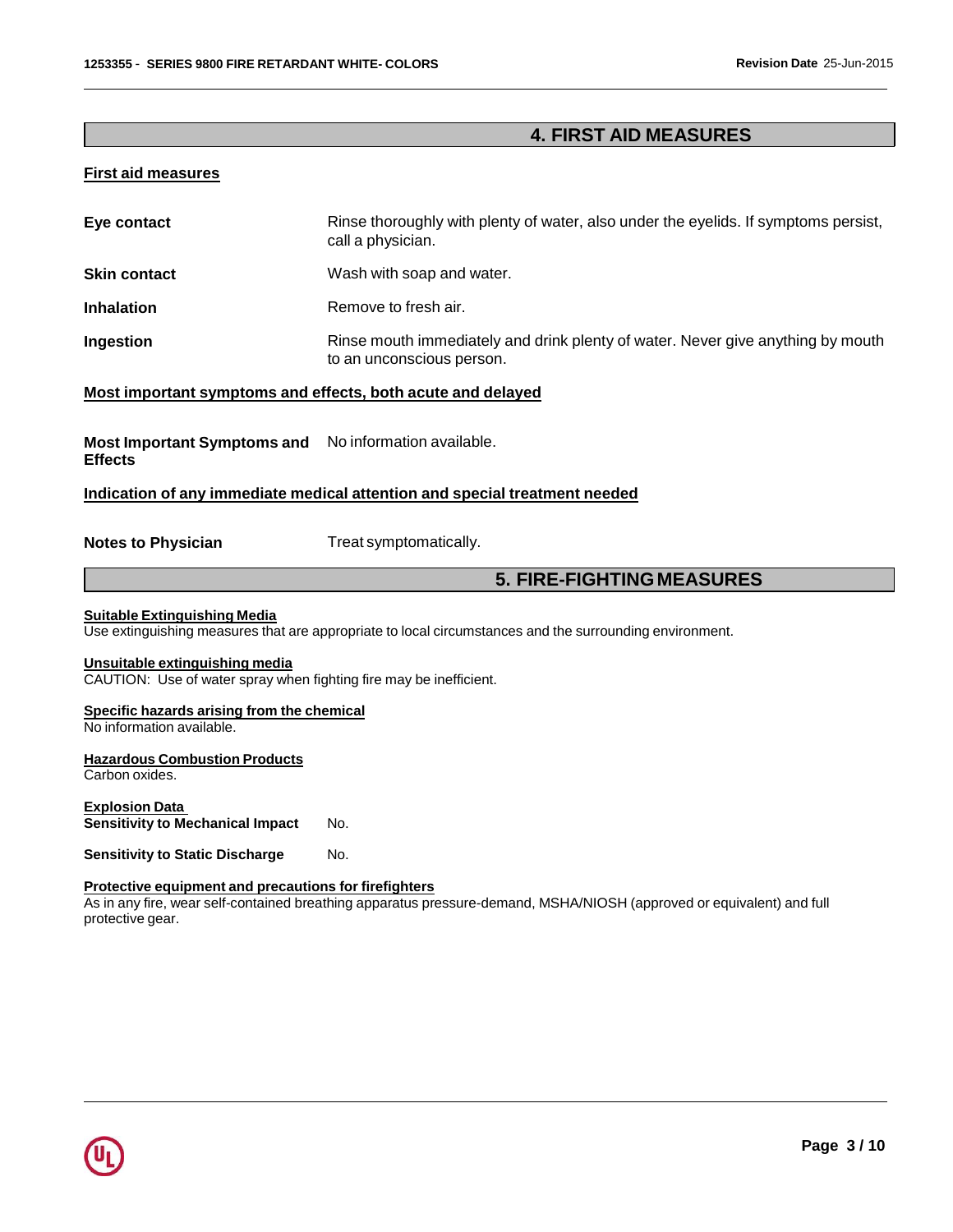# **6. ACCIDENTAL RELEASE MEASURES**

#### **Personal precautions, protective equipment and emergency procedures**

| <b>Personal precautions</b>                                  | Avoid contact with eyes.                                                                                                                                                                                                          |  |  |
|--------------------------------------------------------------|-----------------------------------------------------------------------------------------------------------------------------------------------------------------------------------------------------------------------------------|--|--|
| <b>Other Information</b>                                     | Refer to protective measures listed in Sections 7 and 8.                                                                                                                                                                          |  |  |
| <b>Environmental precautions</b>                             |                                                                                                                                                                                                                                   |  |  |
| <b>Environmental precautions</b>                             | Refer to protective measures listed in Sections 7 and 8.                                                                                                                                                                          |  |  |
| Methods and material for containment and cleaning up         |                                                                                                                                                                                                                                   |  |  |
| <b>Methods for containment</b>                               | Prevent further leakage or spillage if safe to do so.                                                                                                                                                                             |  |  |
| Methods for cleaning up                                      | Pick up and transfer to properly labeled containers. Soak up with inert absorbent material.                                                                                                                                       |  |  |
|                                                              |                                                                                                                                                                                                                                   |  |  |
|                                                              |                                                                                                                                                                                                                                   |  |  |
|                                                              | 7. HANDLING AND STORAGE                                                                                                                                                                                                           |  |  |
| <b>Precautions for safe handling</b>                         |                                                                                                                                                                                                                                   |  |  |
| <b>Handling</b>                                              | Handle in accordance with good industrial hygiene and safety practice. Avoid contact with<br>skin, eyes or clothing. Do not eat, drink or smoke when using this product. Take off<br>contaminated clothing and wash before reuse. |  |  |
| Conditions for safe storage, including any incompatibilities |                                                                                                                                                                                                                                   |  |  |
| <b>Storage</b>                                               | Keep container tightly closed.                                                                                                                                                                                                    |  |  |

# **8. EXPOSURE CONTROLS/PERSONALPROTECTION**

#### **Control parameters**

#### **Exposure Guidelines**

| <b>Chemical Name</b>                     | <b>ACGIHTLV</b>                                                                                                                                                                                                     | <b>OSHA PEL</b>                                                                          | <b>NIOSH IDLH</b>            |
|------------------------------------------|---------------------------------------------------------------------------------------------------------------------------------------------------------------------------------------------------------------------|------------------------------------------------------------------------------------------|------------------------------|
| Refractory ceramic fibers<br>142844-00-6 | TWA: 0.2 fiber/cm3 respirable<br>fibers: length >5 µm, aspect ratio<br>>=3:1, as determined by the<br>membrane filter method at<br>400-450X magnification [4-mm<br>objective], using phase-contrast<br>illumination |                                                                                          |                              |
| Titanium dioxide<br>13463-67-7           | TWA: $10 \text{ mg/m}^3$                                                                                                                                                                                            | TWA: $15 \text{ mg/m}^3$ total dust<br>(vacated) TWA: 10 mg/m <sup>3</sup> total<br>dust | IDLH: 5000 mg/m <sup>3</sup> |

ACGIH TLV: American Conference of Governmental Industrial Hygienists - Threshold Limit Value OSHA PEL: Occupational Safety and Health *Administration - Permissible Exposure Limits Immediately Dangerous to Life or Health*

**Other Exposure Guidelines** Vacated limits revoked by the Court of Appeals decision in AFL-CIO v. OSHA, 965 F.2d 962

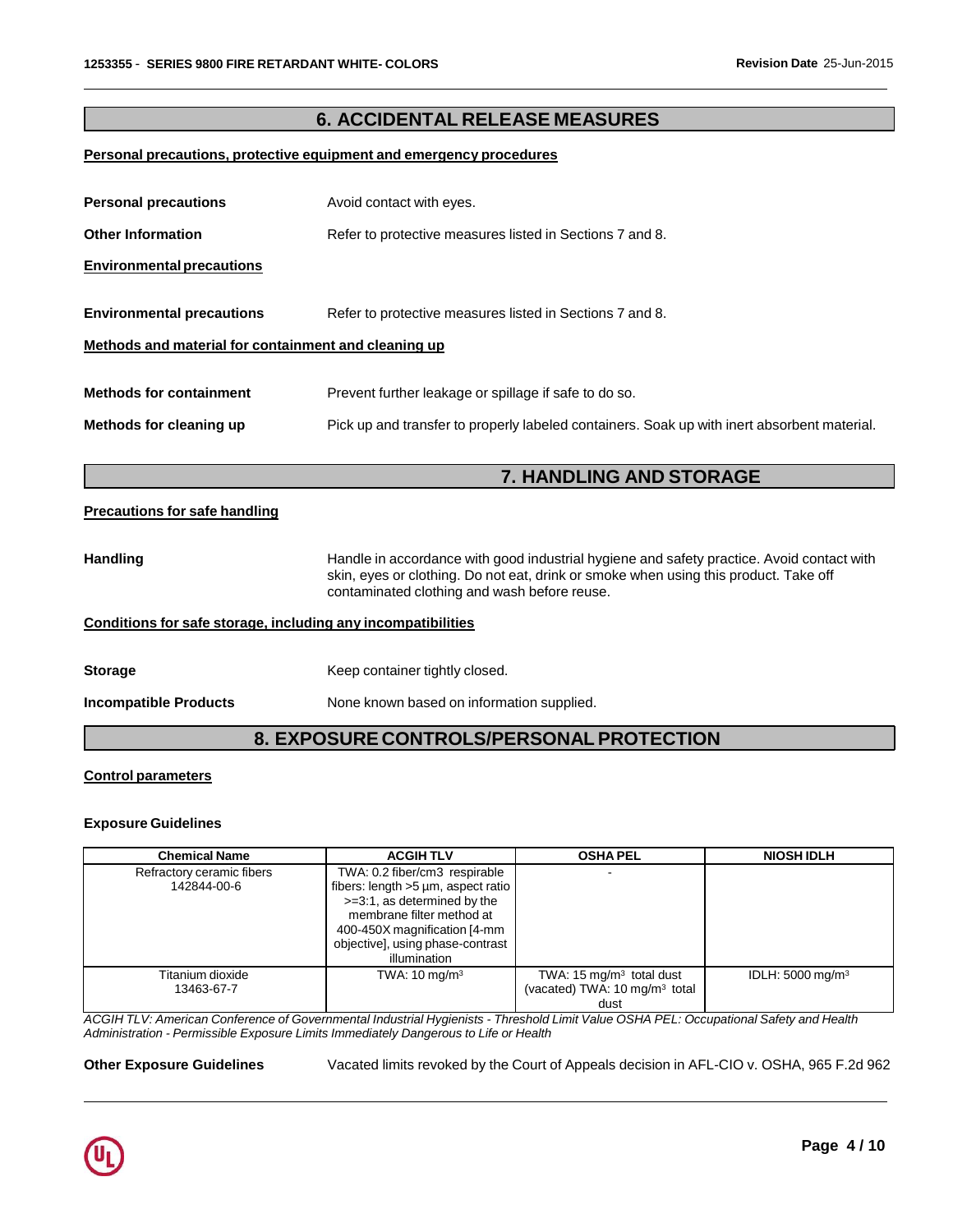(11th Cir., 1992)

## **Appropriate engineering controls**

| <b>Engineering Measures</b>                                           | Showers<br>Eyewash stations<br><b>Ventilation systems</b>                                                                                                                                             |  |  |
|-----------------------------------------------------------------------|-------------------------------------------------------------------------------------------------------------------------------------------------------------------------------------------------------|--|--|
| Individual protection measures, such as personal protective equipment |                                                                                                                                                                                                       |  |  |
| Eye/face protection                                                   | No special protective equipment required.                                                                                                                                                             |  |  |
| Skin and body protection                                              | Wear protective gloves and protective clothing.                                                                                                                                                       |  |  |
| <b>Respiratory protection</b>                                         | No protective equipment is needed under normal use conditions. If exposure limits are<br>exceeded or irritation is experienced, ventilation and evacuation may be required.                           |  |  |
| <b>Hygiene Measures</b>                                               | Handle in accordance with good industrial hygiene and safety practice. Do not eat, drink or<br>smoke when using this product. Wash hands before breaks and immediately after handling<br>the product. |  |  |

# **9. PHYSICAL AND CHEMICAL PROPERTIES**

# **Physical and Chemical Properties**

| <b>Physical state</b>                                   | Liquid                   |                       |                          |
|---------------------------------------------------------|--------------------------|-----------------------|--------------------------|
| Appearance                                              | <b>Multiple Colors</b>   | Odor                  | No data available        |
| <b>Color</b>                                            | No information available | <b>Odor Threshold</b> | No information available |
| <b>Propert</b>                                          | Values                   | <b>Remarks Method</b> |                          |
| Y                                                       |                          |                       |                          |
| рH                                                      | $8+$                     | None known            |                          |
| Melting / freezing point                                | No data available        | None known            |                          |
| Boiling point / boiling range                           | No data available        | None known            |                          |
| <b>Flash Point</b>                                      | No data available        | None known            |                          |
| <b>Evaporation Rate</b>                                 | No data available        | None known            |                          |
| Flammability (solid, gas)                               | No data available        | None known            |                          |
| <b>Flammability Limit in Air</b>                        |                          |                       |                          |
| <b>Upper flammability limit</b>                         | No data available        |                       |                          |
| Lower flammability limit                                | No data available        |                       |                          |
| Vapor pressure<br>No data available                     |                          | None known            |                          |
| Vapor density<br>No data available                      |                          | None known            |                          |
| <b>Specific Gravity</b>                                 | 1.380                    | None known            |                          |
| <b>Water Solubility</b>                                 | Soluble in water         | None known            |                          |
| Solubility in other solvents                            | No data available        | None known            |                          |
| Partition coefficient: n-octanol/waterNo data available |                          | None known            |                          |
| <b>Autoignition temperature</b>                         | No data available        | None known            |                          |
| <b>Decomposition temperature</b>                        | No data available        | None known            |                          |
| <b>Kinematic viscosity</b>                              | No data available        | None known            |                          |
| <b>Dynamic viscosity</b>                                | No data available        | None known            |                          |
| <b>Explosive properties</b>                             | No data available        |                       |                          |
| <b>Oxidizing properties</b>                             | No data available        |                       |                          |
| <b>Other Information</b>                                |                          |                       |                          |
| <b>Softening Point</b>                                  | No data available        |                       |                          |
| VOC Content (%)                                         | 49% (v/v); 35% (v/w)     |                       |                          |
| <b>Particle Size</b>                                    | No data available        |                       |                          |



**Particle Size Distribution**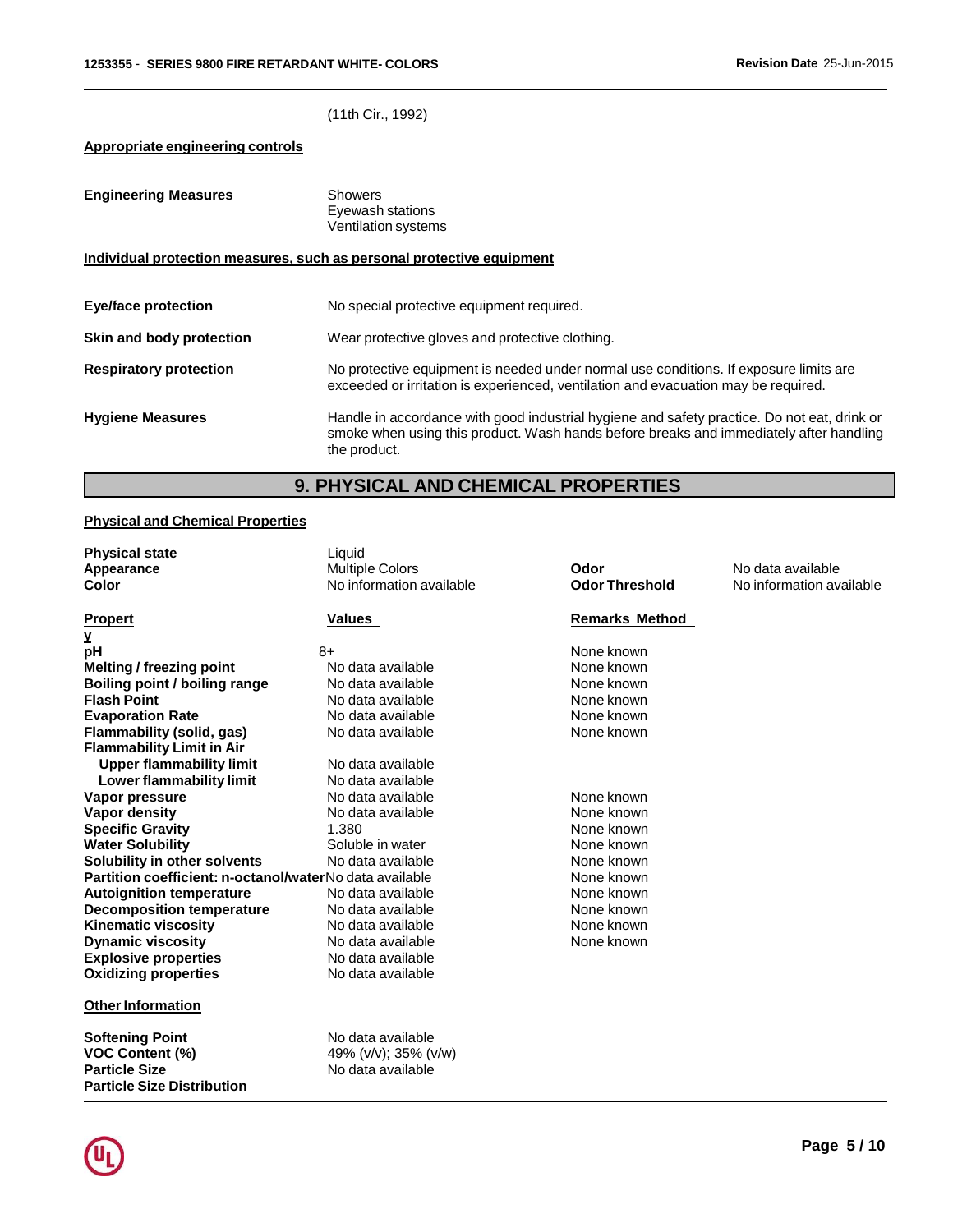# **10. STABILITY AND REACTIVITY**

### **Reactivity**

No data available.

**Chemical stability** Stable under recommended storage conditions. **Possibility of Hazardous Reactions** None under normal processing. **Hazardous Polymerization** Hazardous polymerization does not occur.

**Conditions to avoid** None known based on information supplied. **Incompatible materials** None known based on information supplied. **Hazardous Decomposition Products** Carbon oxides.

# **11. TOXICOLOGICALINFORMATION**

### **Information on likely routes of exposure**

| <b>Product Information</b> |  |
|----------------------------|--|
|                            |  |

| <b>Inhalation</b>   | Specific test data for the substance or mixture is not available. |
|---------------------|-------------------------------------------------------------------|
| Eye contact         | Specific test data for the substance or mixture is not available. |
| <b>Skin contact</b> | Specific test data for the substance or mixture is not available. |
| <b>Ingestion</b>    | Specific test data for the substance or mixture is not available. |

#### **Component Information**

| <b>Chemical Name</b>                     | Oral LD50             | Dermal LD50         | <b>Inhalation LC50</b> |
|------------------------------------------|-----------------------|---------------------|------------------------|
| Melamine triamino-s-triazine<br>108-78-1 | $=$ 3161 mg/kg (Rat)  | $> 1$ g/kg (Rabbit) |                        |
| Titanium dioxide<br>13463-67-7           | $> 10000$ mg/kg (Rat) |                     |                        |

#### **Information on toxicological effects**

**Symptoms** No information available.

**Delayed and immediate effects as well as chronic effects from short and long-term exposure**

| <b>Chemical Name</b>     | <b>ACGIH</b> | The table below indicates whether each agency has listed any ingredient as a carcinogen.<br><b>IARC</b><br><b>NTP</b><br><b>OSHA</b> |  |  |  |  |
|--------------------------|--------------|--------------------------------------------------------------------------------------------------------------------------------------|--|--|--|--|
| Carcinogenicity          |              |                                                                                                                                      |  |  |  |  |
| <b>Mutagenic Effects</b> |              | No information available.                                                                                                            |  |  |  |  |
| <b>Sensitization</b>     |              | No information available.                                                                                                            |  |  |  |  |

| Melan<br>זז בזר<br>ורובו<br> | $r_{\text{OIII}}$<br>$\sim$ |  |
|------------------------------|-----------------------------|--|
|                              |                             |  |

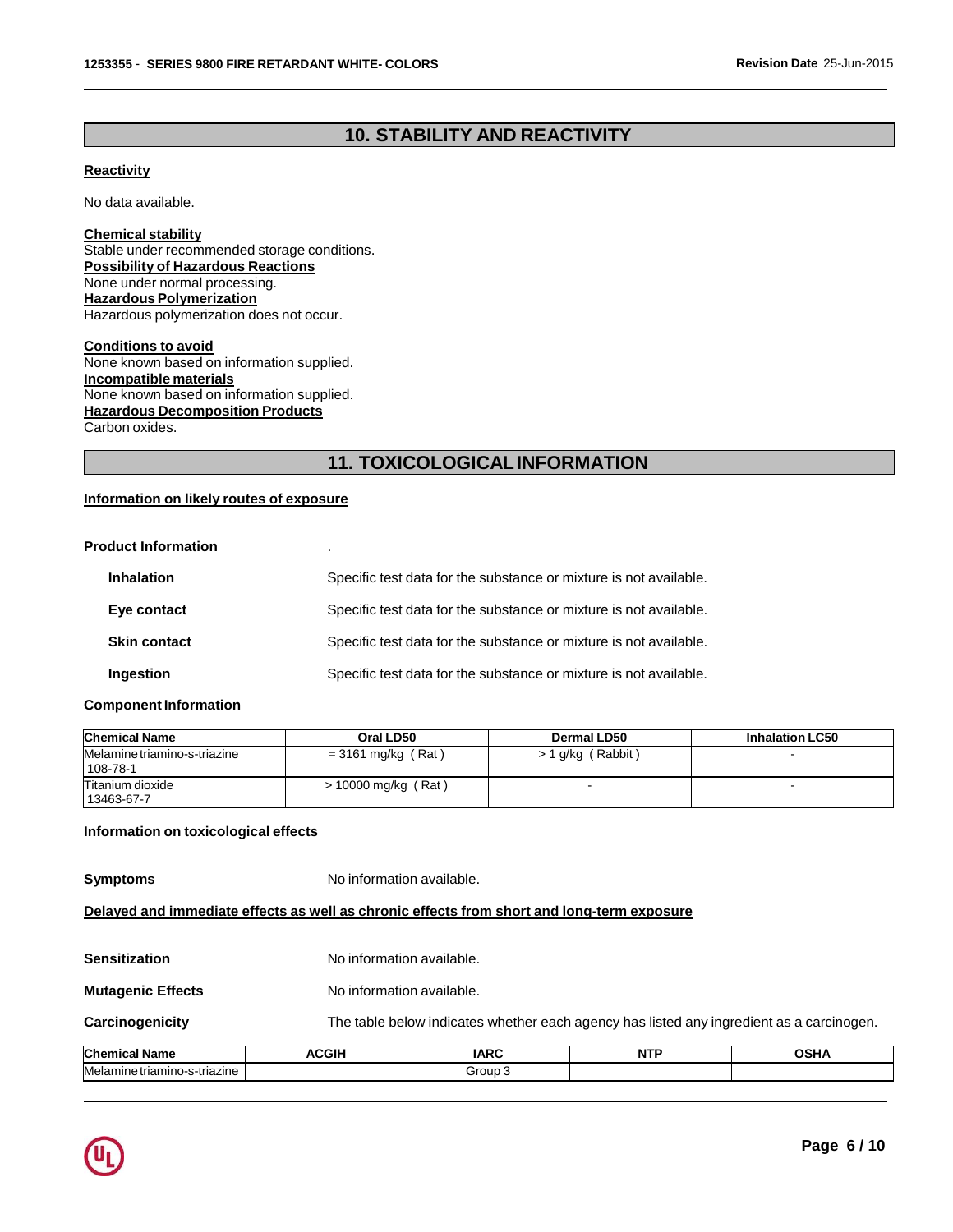| 108-78-1                                 |    |          |                        |  |
|------------------------------------------|----|----------|------------------------|--|
| Refractory ceramic fibers<br>142844-00-6 | A2 | Group 2B | Reasonably Anticipated |  |
| Titanium dioxide<br>13463-67-7           |    | Group 2B |                        |  |

| <b>Reproductive toxicity</b> | No information available. |
|------------------------------|---------------------------|
|                              |                           |

- **STOT** single exposure No information available.
- **STOT repeated exposure** No information available.
	- **Chronic Toxicity** No known effect based on information supplied. Contains a known or suspected carcinogen. Titanium dioxide has been classified by the International Agency for Research on Cancer (IARC) as possibly carcinogenic to humans (Group 2B) by inhalation.

**Target Organ Effects** Respiratory system. Eyes. Skin. Gastrointestinal tract (GI).

**Aspiration Hazard** No information available.

#### **Numerical measures of toxicity Product Information**

#### **The following values are calculated based on chapter 3.1 of the GHS document**

#### **ATEmix (oral)** 14,100.00 mg/kg **ATEmix (inhalation-dust/mist)** 181.30 mg/l

# **12. ECOLOGICALINFORMATION**

#### **Ecotoxicity**

The environmental impact of this product has not been fully investigated.

| <b>Chemical Name</b>                     | <b>Toxicity to Algae</b>                               | <b>Toxicity to Fish</b>                        | Toxicity to<br>Microorganisms | Daphnia Magna (Water<br>Flea) |
|------------------------------------------|--------------------------------------------------------|------------------------------------------------|-------------------------------|-------------------------------|
| Melamine triamino-s-triazine<br>108-78-1 | 96h EC50: $= 940$ mg/L<br>I (Scenedesmus pannonicus) I | 96h LC50: > 3000 mg/L<br>(Poecilia reticulata) | EC50 > 10000 mg/L 30 min      | 48h EC50: > 2000 mg/L         |

#### **Persistence and Degradability**

No information available.

### **Bioaccumulation**

| - -<br>Chemical<br>cal Name  | <b>Log Pow</b> |
|------------------------------|----------------|
| Melamine triamino-s-triazine | .14            |
| -78-<br>108-78               |                |

#### **Other adverse effects**

No information available.

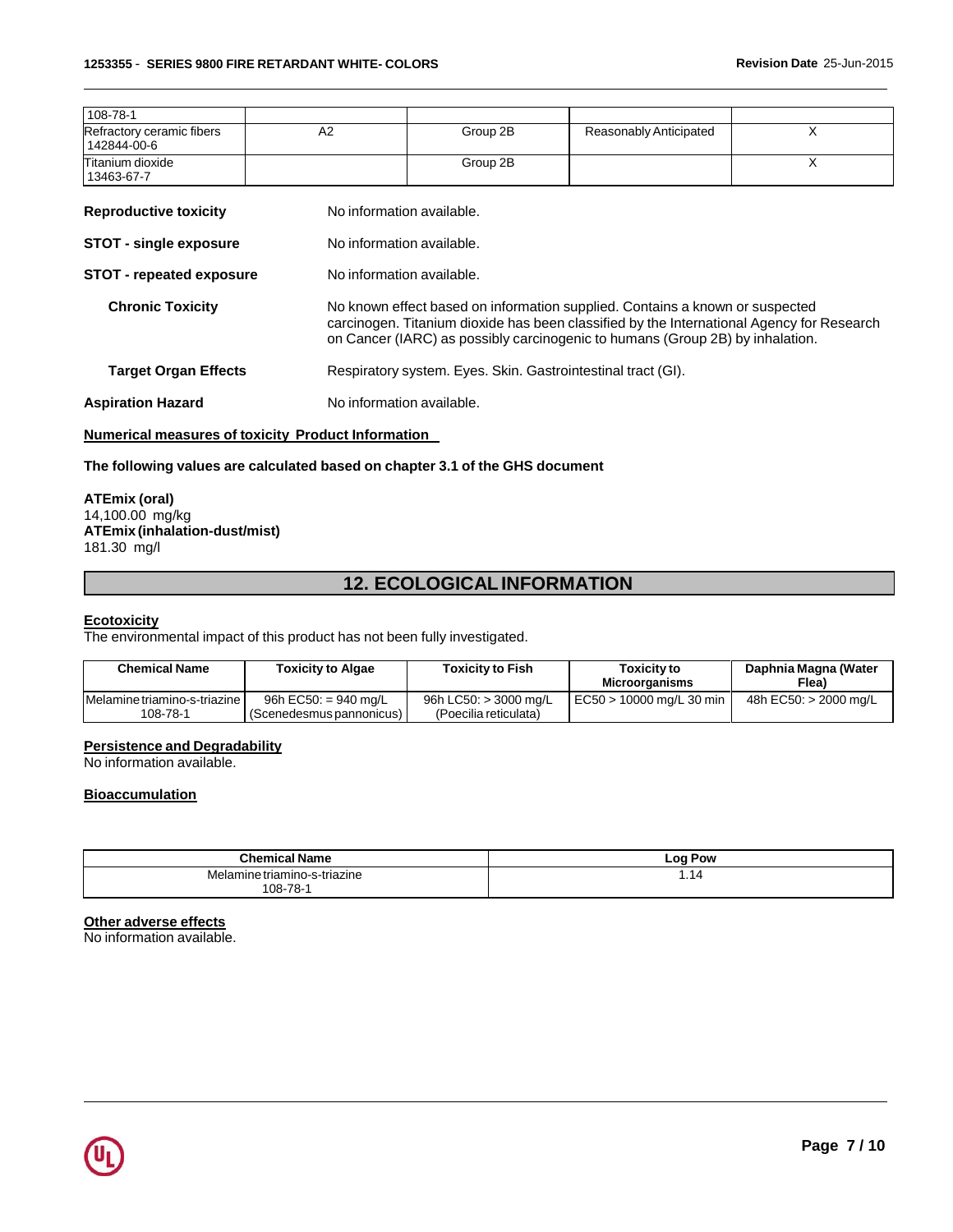# **13. DISPOSALCONSIDERATIONS**

#### **Waste treatment methods**

| <b>Disposal methods</b>       | This material, as supplied, is not a hazardous waste according to Federal regulations (40)<br>CFR 261). This material could become a hazardous waste if it is mixed with or otherwise<br>comes in contact with a hazardous waste, if chemical additions are made to this material, or<br>if the material is processed or otherwise altered. Consult 40 CFR 261 to determine whether<br>the altered material is a hazardous waste. Consult the appropriate state, regional, or local<br>regulations for additional requirements. |
|-------------------------------|---------------------------------------------------------------------------------------------------------------------------------------------------------------------------------------------------------------------------------------------------------------------------------------------------------------------------------------------------------------------------------------------------------------------------------------------------------------------------------------------------------------------------------|
| <b>Contaminated Packaging</b> | Dispose of contents/containers in accordance with local regulations.                                                                                                                                                                                                                                                                                                                                                                                                                                                            |
| <b>US EPA Waste Number</b>    | U372.                                                                                                                                                                                                                                                                                                                                                                                                                                                                                                                           |

#### **California Hazardous Waste Codes** 331

This product contains one or more substances that are listed with the State of California as a hazardous waste.

# **14. TRANSPORTINFORMATION**

|                                                                   | <b>15. REGULATORY</b>                        |
|-------------------------------------------------------------------|----------------------------------------------|
| ADN                                                               | Not regulated                                |
| <b>ADR</b>                                                        | Not regulated                                |
| <b>RID</b>                                                        | Not regulated                                |
| <b>IMDG/IMO</b><br><b>Hazard Class</b>                            | Not regulated<br>N/A                         |
| <b>IATA</b><br><b>Proper Shipping Name</b><br><b>Hazard Class</b> | Not regulated<br><b>NON REGULATED</b><br>N/A |
| <b>ICAO</b>                                                       | Not regulated                                |
| <b>MEX</b>                                                        | Not regulated                                |
| <b>TDG</b>                                                        | Not regulated                                |
| DOT<br><b>Proper Shipping Name</b><br><b>Hazard Class</b>         | NOT REGULATED<br><b>NON REGULATED</b><br>N/A |

**15. REGULATORYINFORMATION**

#### **International Inventories**

TSCA Complies<br>DSL All compo All components are listed either on the DSL or NDSL.

**TSCA** - United States Toxic Substances Control Act Section 8(b) Inventory **DSL/NDSL** - Canadian Domestic Substances List/Non-Domestic Substances List

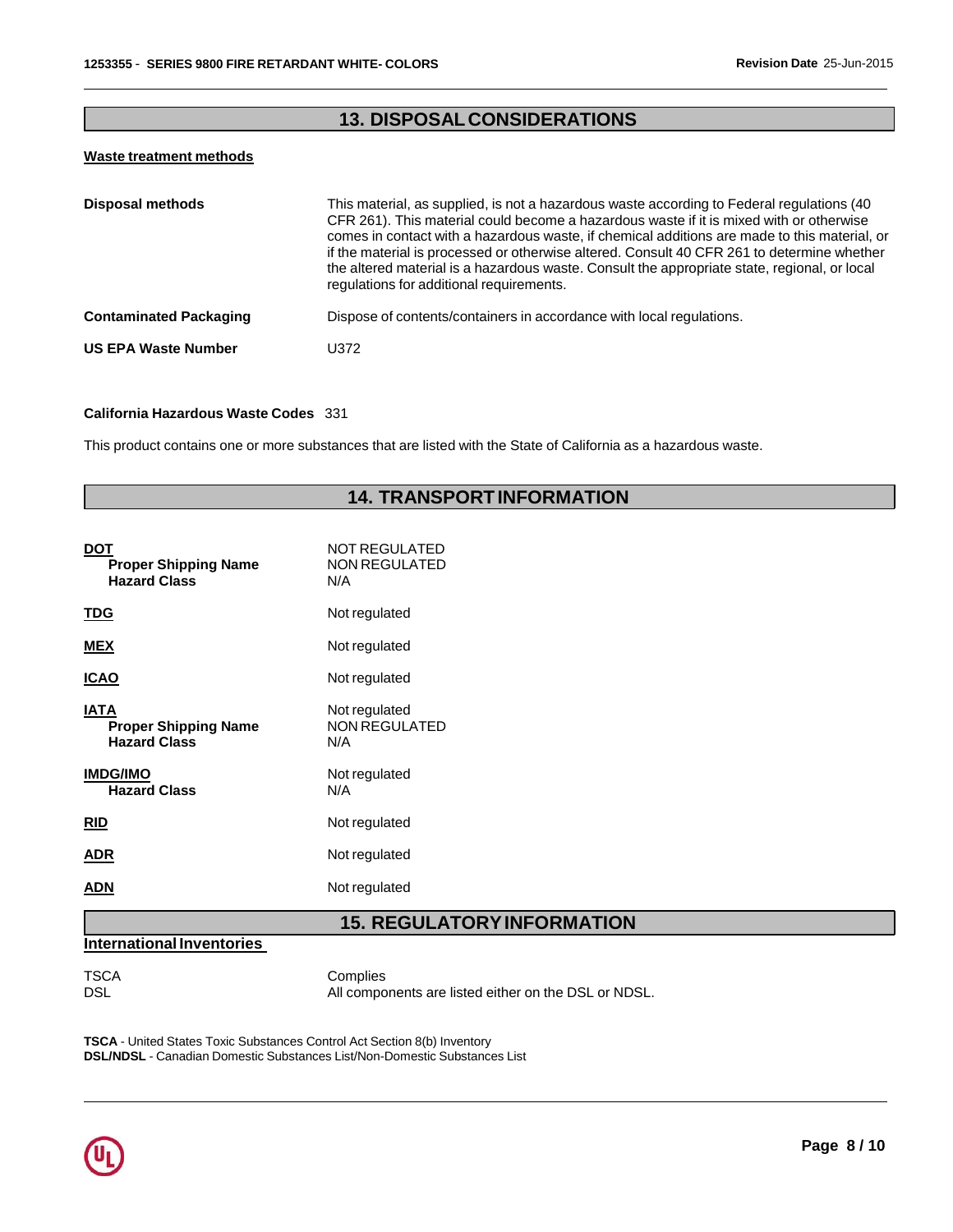#### **US Federal Regulations**

# **SARA 313**

Section 313 of Title III of the Superfund Amendments and Reauthorization Act of 1986 (SARA). This product contains a chemical or chemicals which are subject to the reporting requirements of the Act and Title 40 of the Code of Federal Regulations, Part 372

| SARA 311/312 Hazard Categories    |     |
|-----------------------------------|-----|
| <b>Acute Health Hazard</b>        | N٥  |
| <b>Chronic Health Hazard</b>      | Yes |
| <b>Fire Hazard</b>                | N٥  |
| Sudden release of pressure hazard | N٥  |
| <b>Reactive Hazard</b>            | N٥  |

#### **CWA (Clean Water Act)**

This product does not contain any substances regulated as pollutants pursuant to the Clean Water Act (40 CFR 122.21 and 40 CFR 122.42)

#### **CERCLA**

.

This material, as supplied, does not contain any substances regulated as hazardous substances under the Comprehensive Environmental Response Compensation and Liability Act (CERCLA) (40 CFR 302) or the Superfund Amendments and Reauthorization Act (SARA) (40 CFR 355). There may be specific reporting requirements at the local, regional, or state level pertaining to releases of this material

#### **US State Regulations**

#### **California Proposition 65**

This product contains the following Proposition 65 chemicals.

| <b>Chemical Name</b>                    | <b>California Proposition 65</b> |
|-----------------------------------------|----------------------------------|
| Refractory ceramic fibers - 142844-00-6 | Carcinogen                       |
| Titanium dioxide - 13463-67-7           | Carcinogen                       |
| Cellulose - 9004-34-6                   |                                  |

#### **U.S. State Right-to-Know Regulations**

| <b>Chemical Name</b>                     | New Jersey | <b>Massachusetts</b> | Pennsylvania | Rhode Island | Illinois |
|------------------------------------------|------------|----------------------|--------------|--------------|----------|
| Melamine triamino-s-triazine<br>108-78-1 |            |                      |              |              |          |
| Refractory ceramic fibers<br>142844-00-6 |            |                      |              |              |          |
| Titanium dioxide<br>13463-67-7           |            |                      |              |              |          |

#### **International Regulations**

| Component              | <b>Carcinogen Status</b> | <b>Exposure Limits</b>                |
|------------------------|--------------------------|---------------------------------------|
| Titanium dioxide       |                          | Mexico: TWA= $10 \text{ mg/m}^3$      |
| $-5$<br>13463-67-7 ( 1 |                          | Mexico: $STEL = 20$ mg/m <sup>3</sup> |

#### **Canada WHMIS Hazard Class** Not determined

|             | <b>16. OTHER INFORMATION</b> |                       |                          |                                                  |
|-------------|------------------------------|-----------------------|--------------------------|--------------------------------------------------|
| <b>NFPA</b> | <b>Health Hazards 1</b>      | <b>Flammability 0</b> | <b>Instability 0</b>     | <b>Physical and</b><br><b>Chemical Hazards -</b> |
| <b>HMIS</b> | <b>Health Hazards 1*</b>     | <b>Flammability 0</b> | <b>Physical Hazard 0</b> | <b>Personal Protection</b>                       |